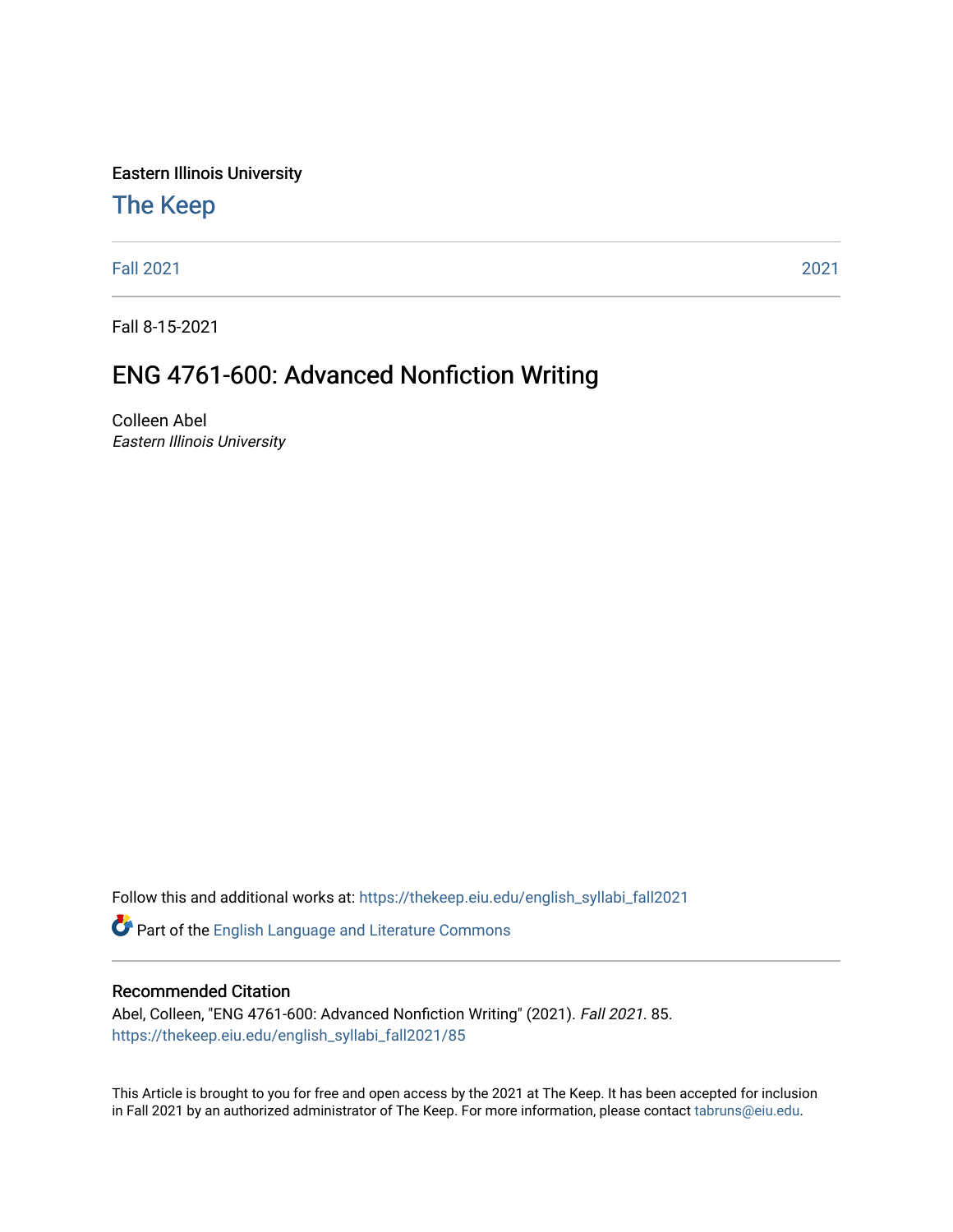# ENG 4761: Advanced Creative Nonfiction

 Online Fall 2021 Colleen Abel

crabel@eiu.edu Virtual office hours via Microsoft Teams

Office: CH 3811 (remote for Fall 2021) Monday 11:00-noon

Tuesday 9 to 10 a.m.

Thursday 5 to 6 p.m.

### Required Texts

*Touchstone Anthology of Contemporary Creative Nonfiction*  Wang, Esme Weijun Wang. *The Collected Schizophrenias*. Miscellaneous readings (D2L)

### Course Description

We all have a story to tell: This advanced course will provide students with an in-depth look of the styles and techniques of contemporary creative nonfiction in the service of helping develop their unique voice and style. We will read memoirs and essay collections to break down their structures and techniques, and students will workshop and revise their own writing in the service of transforming life into art.

#### Learning Outcomes

By the end of the course, you should be able to

- Develop advanced ability and a repertoire of artistic strategies in the writing of literary nonfiction prose.
- Deepen your understanding of creative nonfiction and its subgenres through intensive readings of contemporary authors.
- Hone critical reading skills.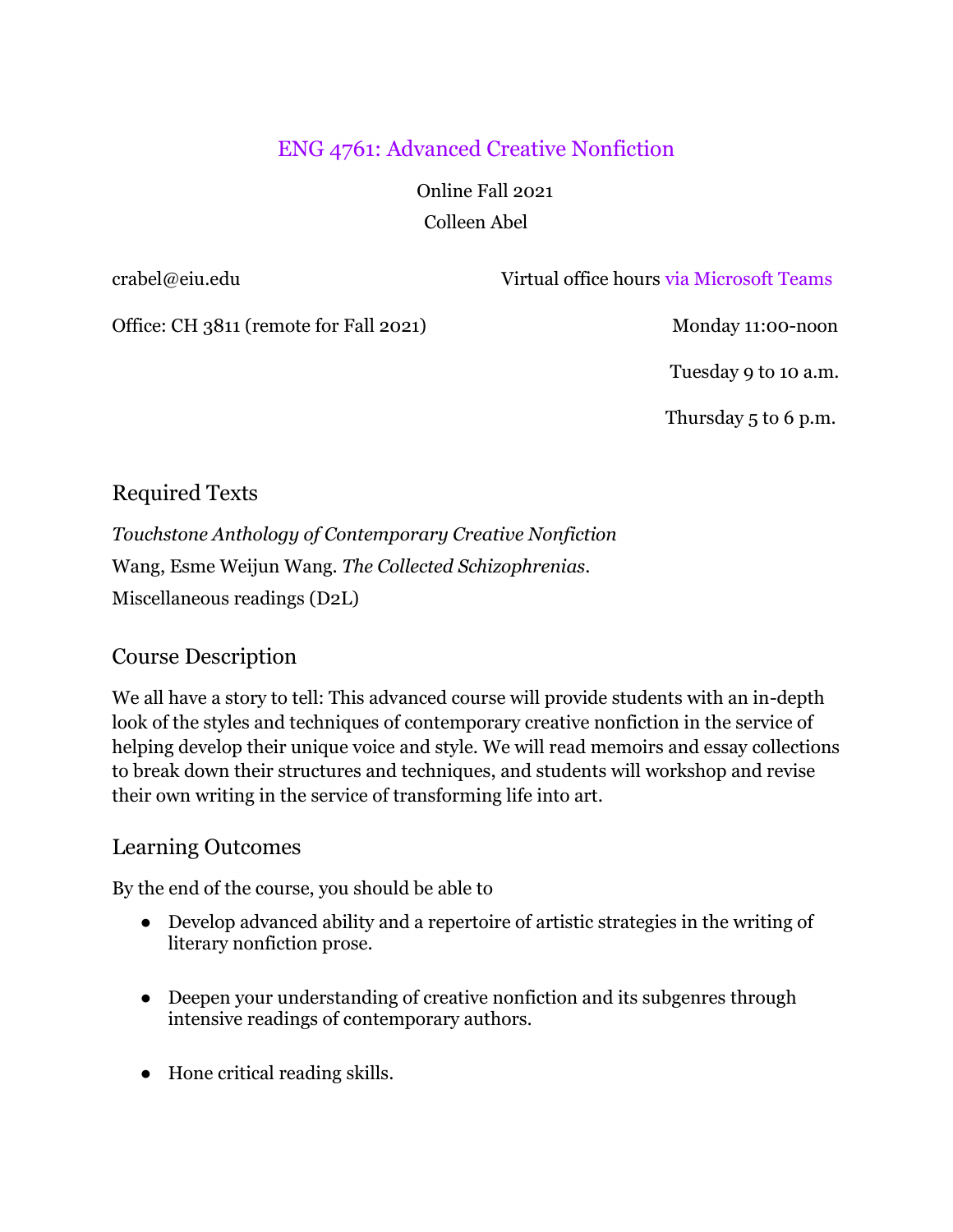- Evaluate, constructively, the works-in-progress of your peers
- Reflect upon your own creative processes and practices

## Instructional Philosophy

The course is divided into what I consider the two most important activities in learning to become a better writer: reading and writing. We will spend a great deal of time learning terminology and reading examples of essays that exemplify the techniques we are exploring. As the following writing advice attests, the way one learns craft is first by reading, then by writing.

*"Read, read, read. Read everything -- trash, classics, good and bad, and see how they do it. Just like a carpenter who works as an apprentice and studies the master. Read! You'll absorb it. Then write. If it's good, you'll find out. If it's not, throw it out of the window." -William Faulkner*

Then, you will also be asked to synthesize all that you have learned by writing your own work. You will continue reading, though the emphasis will be on your classmates' essays, and your task will turn from explicating / discussing to critiquing via workshop.

# Course Delivery Method

This course will be delivered online through our learning management system, D2L Brightspace, [http://www.eiu.edu/d2l.](http://www.eiu.edu/d2l) If you need help, contact ITS User Services for technical support issues.

Email: [support@eiu.edu](mailto:support@eiu.edu)

Phone: (217) 581-4357

Support Hours: 7:00 AM - 4:30 PM, Monday-Friday with your EIU NetID account or password, contact Campus Technology Support at (217) 581-4357 or support@eiu.edu.

### Grade Breakdown

Writing Prompts: 50 points Three Essays: 225 points (75 points each)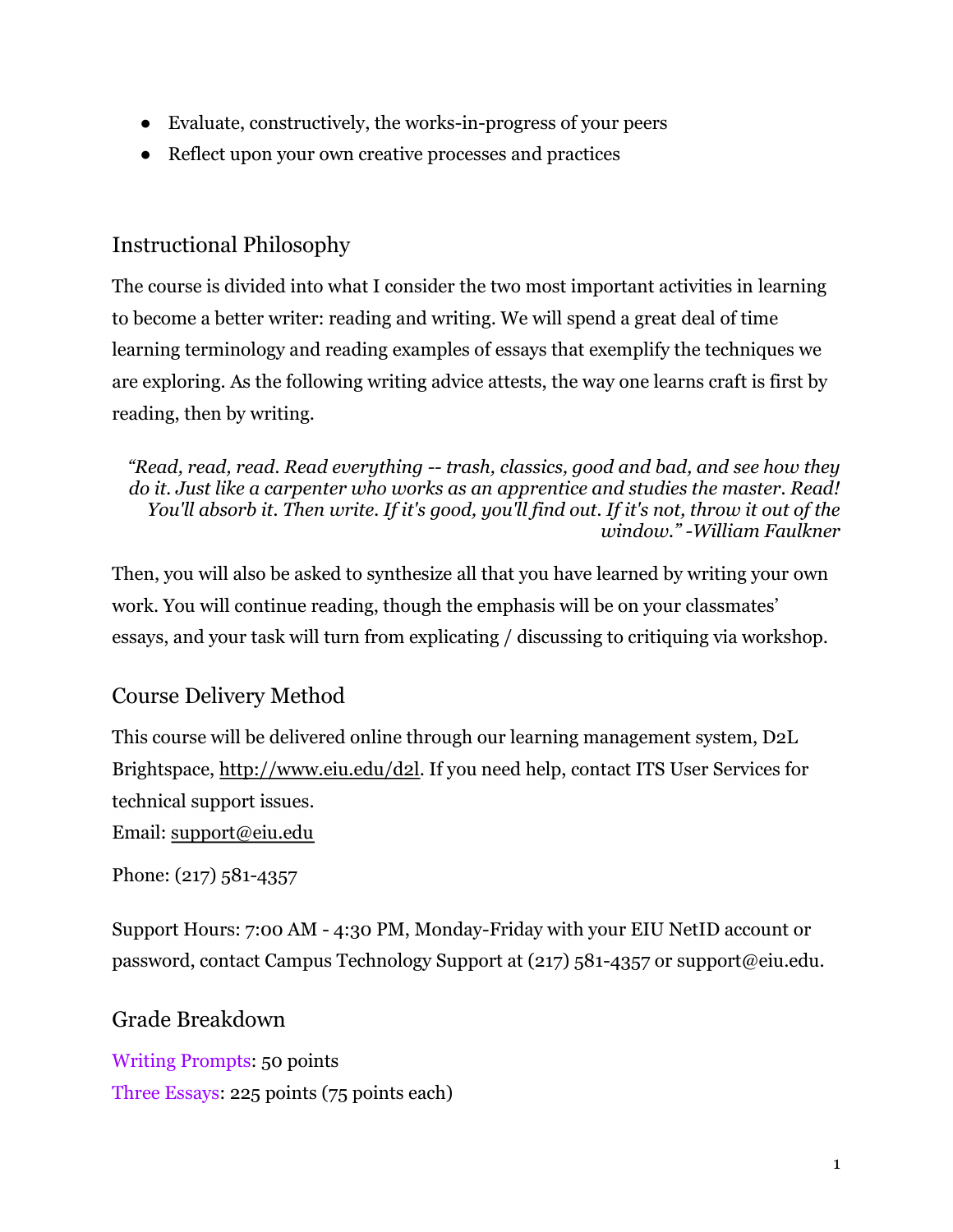Discussion Boards Posts / Responses: 150 points Workshop Feedback: 300 points (50 points feedback, 25 points revision plan, 25 points posting on time) Two Technique Analyses: 200 points (100 points each) Final Reflection: 75 points

1000 points total

Note: Students taking this course for graduate credit will have slightly different requirements.

\_\_\_\_\_\_\_\_\_\_\_\_\_\_\_\_\_\_\_\_\_\_\_\_\_\_\_\_\_\_\_\_\_\_\_\_\_\_\_\_\_\_\_\_

**Writing Prompts**: Most non-workshop weeks, we will be doing a creative exercise to generate new works. You should not treat these as demands for full drafts; these are designed to get you on the track toward something you may want to develop further. You will be posting these to a special forum on the discussion board, but if you'd rather the piece remain private, you do have the option to email me your exercise by the due date.

**Three Essays**: Over the course of the semester, you will be asked to write and workshop three essays of varying lengths. The instructions for each will be available on Dropbox, along with a general rubric.

**Workshop Participation**: Each of you will be workshopped three times over the semester. Because of the nature of a summer class, we will conduct these as small-group workshops. Your workshop grade breaks down as follows:

- Your workshop feedback  $(+50)$
- Posting your own work for workshop on time  $(+25)$
- Your revision plan  $(+25)$

You must turn in your piece by noon on Monday of the workshop week. **I do not accept late work** because it's unfair to your peers, who need ample time to give feedback.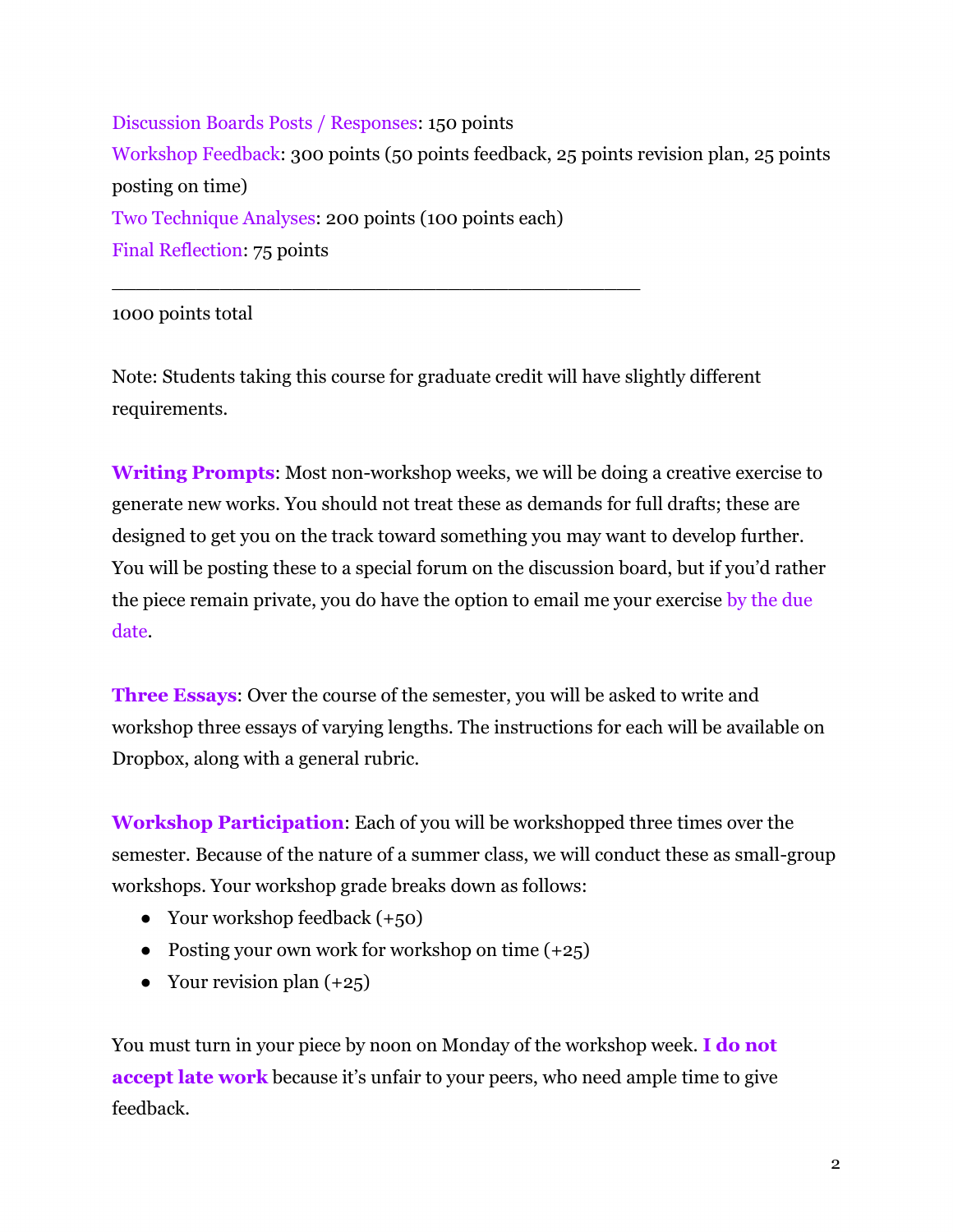What does good feedback look like? Good feedback gives the reader a sense of your response to the piece as an audience member. Over many years of teaching I've found that students most appreciate:

- A description of what you think their piece is about, what you think it's trying to achieve, and what the main idea or theme seems to be. Sometimes this means stating things that seem obvious, but often this is something people see differently, so it helps to have many perspectives
- Things that you respond to with excitement or surprise. Everyone loves hearing where their piece really took off and flew. This is helpful, too, because authors want to try to preserve in revision those things that the audience is responding well to (usually!)
- Questions that you have. Is there anything confusing? Are you especially curious about why the author did or did not make a particular choice?
- Ideas you have about what they could do in revision to experiment with different directions. This isn't quite the same as saying you didn't like something or that an element wasn't "working. These are "constructive possibilities": what if this were shorter? Longer? Included research? What might that do for the piece?

All of this will probably take a generous paragraph to achieve.

**Discussion Board Posts:** See "Learner Participation Guidelines" below for more about discussion board posts.

**Technique Analysis:** Twice during the semester, I will ask you to write a brief (2-3) pages) analysis of a particular technique and how it is used in one of the essays we've studied this term.

**Final Reflective Essay**: For your final reflective essay, I would like you to turn in an essay (1000 word minimum) reflecting on your work as a writer. Use the following questions as a guide: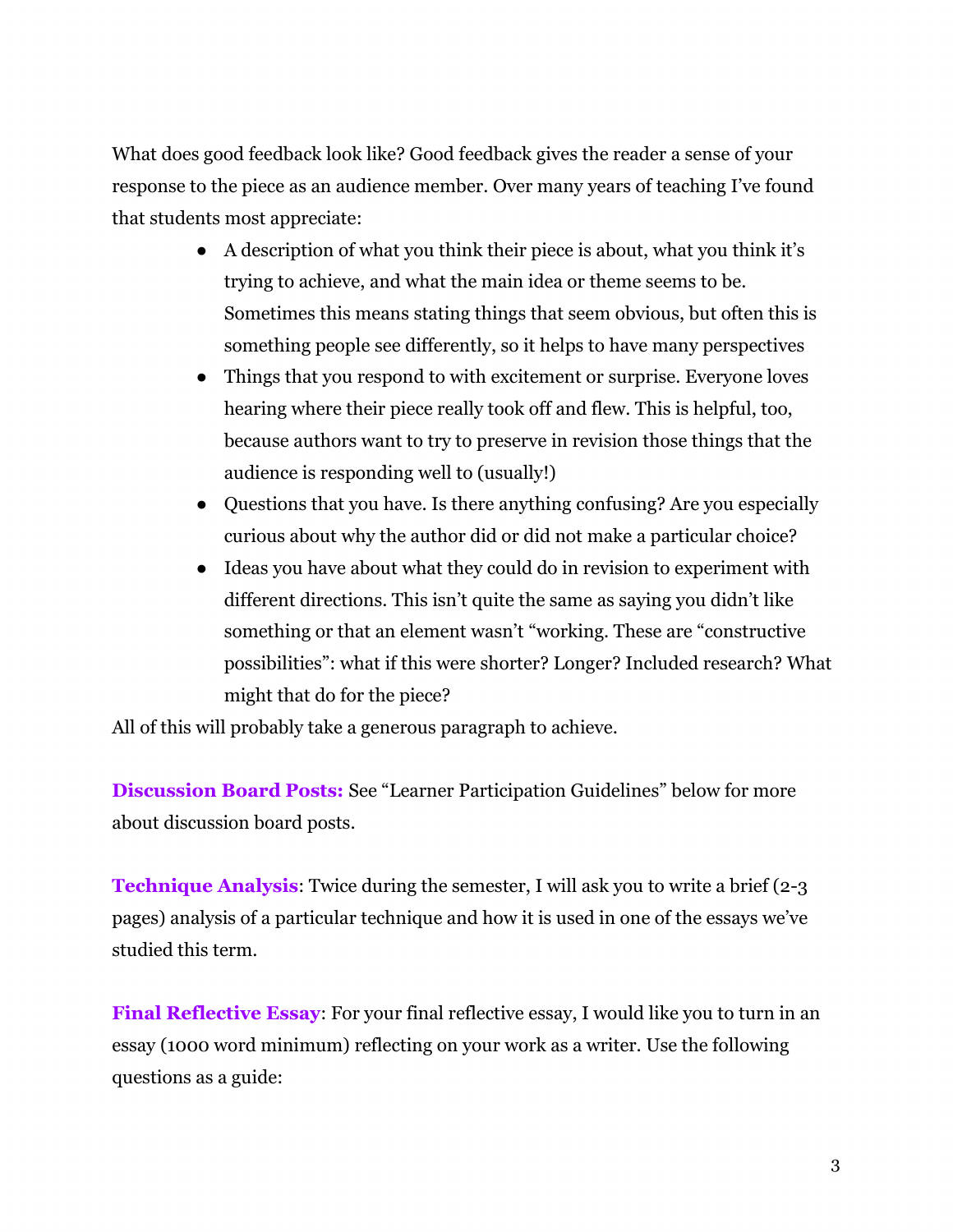- $\circ$  How were your workshop experiences? How will you go about revising your workshop pieces? How did you sort through all of the advice to figure out what your piece needed? What advice was most valuable? What will your pieces do now that they did not before?
- o What was your writing process like? How did you generate new work? How did you stick with it?
- o Your experience with the course texts. What texts did you find most helpful to your writing? What elements did they help you understand as being relevant to your work?
- o Your experience with your classmates' work. What did you learn from them? How do they help you think about your writing?

## Late work

Explications will be docked two points for every day they are late. Late portfolios will not be accepted. Late workshop posts will not be accepted. If you need an extension, please let me know as far in advance as you're able.

## Instructor Response Time

For emails, please allow me up to 24 hours to respond to your message. For grades, please allow a week for me to get back to you for large assignments, though it will likely take less time than this. For discussion board posts, I will grade all posts and responses the week they are completed. Please note that I read and grade all discussion board posts, responses, and exercises, though I may not necessarily respond to each one, as the discussion board is a space that is designed to be student-centered, just as our classroom would be.

## Learner Participation Guidelines

This class is asynchronous, which means "not happening at the same time." This means that we aren't going to be meeting at a specific time all together. Instead, most of our "meetings" will take place on the discussion board throughout each week. When it comes to the discussion board questions and the creative exercises, you can think of this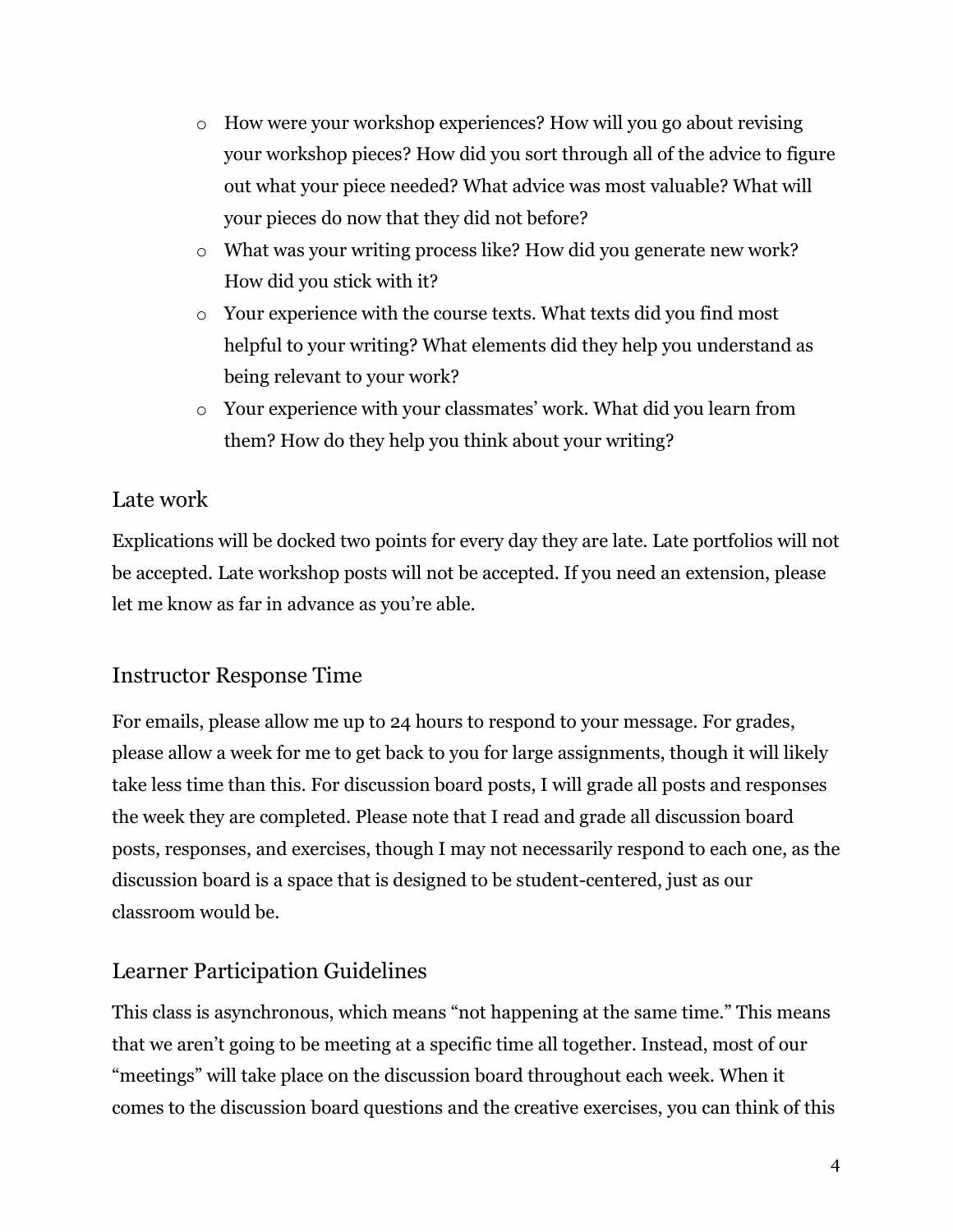as our class meetings. These cover activities we would otherwise be doing in face-to-face meetings. They are attendance, participation and in-class writings all rolled into one.

My expectation is that each week you have a discussion board question due, you can write your response by the due date. I'll be looking for about 250 words in your response; the more specific, the better. The second part of the discussion board will be responses to two of your classmates. These responses should be at least 75 words, and should be more than simply saying "Good point!" or "I agree!" If you respond to their discussion question, you should be adding to what they say, not merely echoing what they say. If you'd like, you can also respond to someone's creative exercise, as well, which would count as one of your two responses. In this case, I would ask that you remember that your goal is not to critique their exercise, but to perhaps reflect on where they could take things next.

Specific instructions will be given each week for the discussion board expectations for the week to come, but the above guidelines should give you a general sense of what to expect.

## Classroom (N)etiquette

Perhaps the most important classroom policy of all concerns our learning environment. A successful learning community is one in which we can learn from people whose perspectives we might not necessarily share and I ask everyone to be constructive and mindful. There is a separate document on D2L in the Workshops module giving you some thoughts about how to be a successful workshop citizen.

\*\*\*DISCLAIMER: One question that students often ask: is it okay if I write about …? Usually, they want to know if I will be upset if their work contains profanity, violence, sexuality, drug use, etc. The short answer is no. What I care most about is the quality of your writing. That being said, *please do consider your audience* before you workshop a piece. Is it worth it to you to spend one of your valuable workshop slots writing a piece that will almost certainly be offensive? You may also want to consider putting content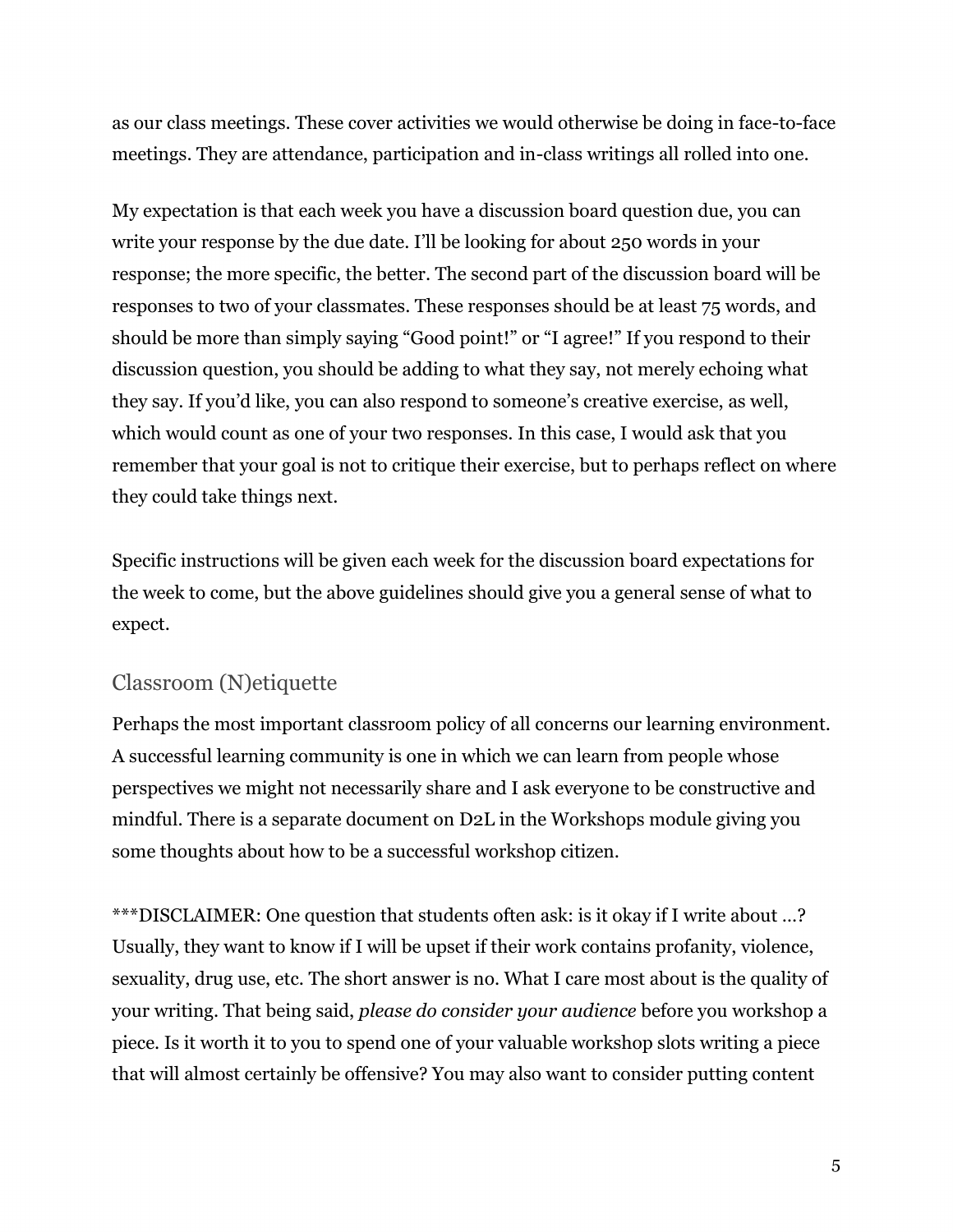warnings on pieces that contain graphic violence, depictions of abuse, etc. This is up to you, but I have found many of your peers appreciate it.

## EIU Policies

- Students are expected to maintain principles of academic integrity and conduct as defined in [EIU's Code of Conduct](http://www.eiu.edu/judicial/studentconductcode.php) . Violations will be reported to the Office of Student Standards.
- Students who are having difficulty achieving their academic goals are encouraged to contact the [Student Success Center](http://www.eiu.edu/~success) for assistance with time management, note taking, avoiding procrastination, setting goals, and other skills to support academic achievement. The Student Success Center provides individualized consultations. To make an appointment, call 217-581-6696, or go to McAfee 1301.
- If you are a student with a documented disability in need of accommodations to fully participate in this class, please contact the Office of Student Disability [Services](https://www.eiu.edu/disability/) (OSDS). All accommodations must be approved through OSDS. Please stop by McAfee 1210, or call 217-581-6583 to make an appointment.

## Course Schedule

\*specific times and due dates will always be available in the content modules on the D2L site

Week One: August 23, Monday: Flash Read: Brian Doyle, "Leap" (TACCN) Read: Deesha Philyaw: "Milk for Free" (D2L) Read: Melissa Febos: "Scarification" (D2L)

Week Two: August 30, Monday: Memoir Read: Joann Beard, "The Fourth State of Matter" (TACCN) Read: Lucy Grealey, "Mirrorings" (TACCN)

Week Three: September 7, Tuesday: Literary Journalism \*\*No class Monday, September 6 (LABOR DAY) Read: David Foster Wallace, "Consider the Lobster" (TACCN) Read: Truman Capote, "In Cold Blood" (D2L)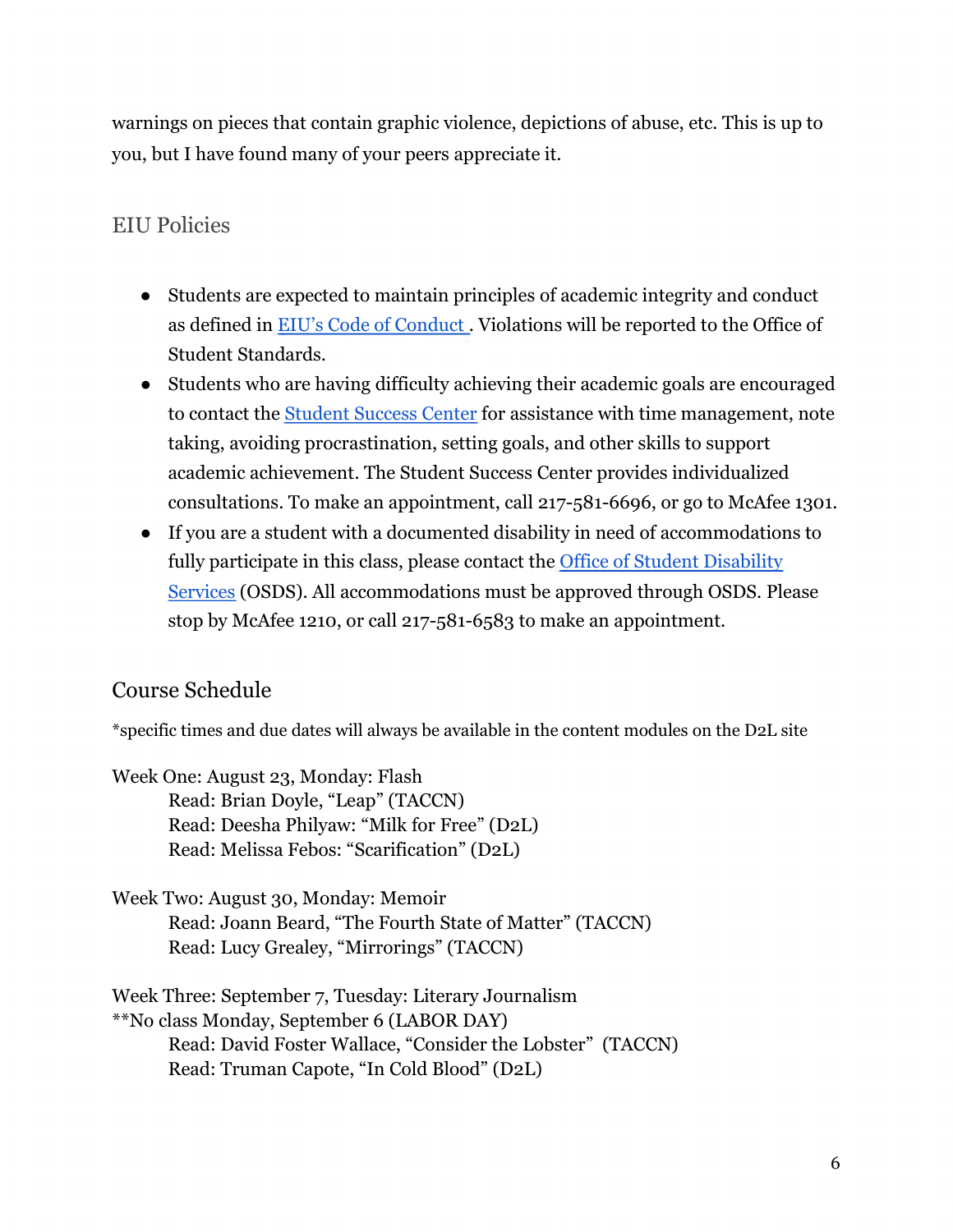Week Four: September 13, Monday Small-group workshop **Essay One due, noon, 9/13** 

Week Five: September 20, Monday: Personal Essay Read: Jamaica Kincaid, "A Small Place" (TACCN) Read: Lacy Johnson, "On Mercy" (D2L)

Week Six: September 27, Monday: Lyric Essay Read: Anne Carson, "The Glass Essay" (TACCN) Read: Dinty Moore, "Son of Mr. Green Jeans" (TACCN) Read: Elissa Washuta, "Apocalypse Logic" (D2L)

Week Seven: October 4, Monday Small-group workshop **Essay Two due, noon, 10/4** 

Week Eight: October 11, Monday \*\*No class, Friday, October 15 (FALL BREAK) Read: The Collected Schizophrenias

Week Nine: October 18, Monday Read: The Collected Schizophrenias

Week Ten: October 25, Monday Large-group workshop **Essay Three due, noon, 10/25** 

Week Eleven: November 1, Monday Large-group workshop

Week Twelve: November 8, Monday Large-group workshop **Technique Analysis due, noon 11/11** 

Week Thirteen, November 15, Monday Large-group workshop

#### THANKSGIVING BREAK

Week Fourteen, November 29, Monday